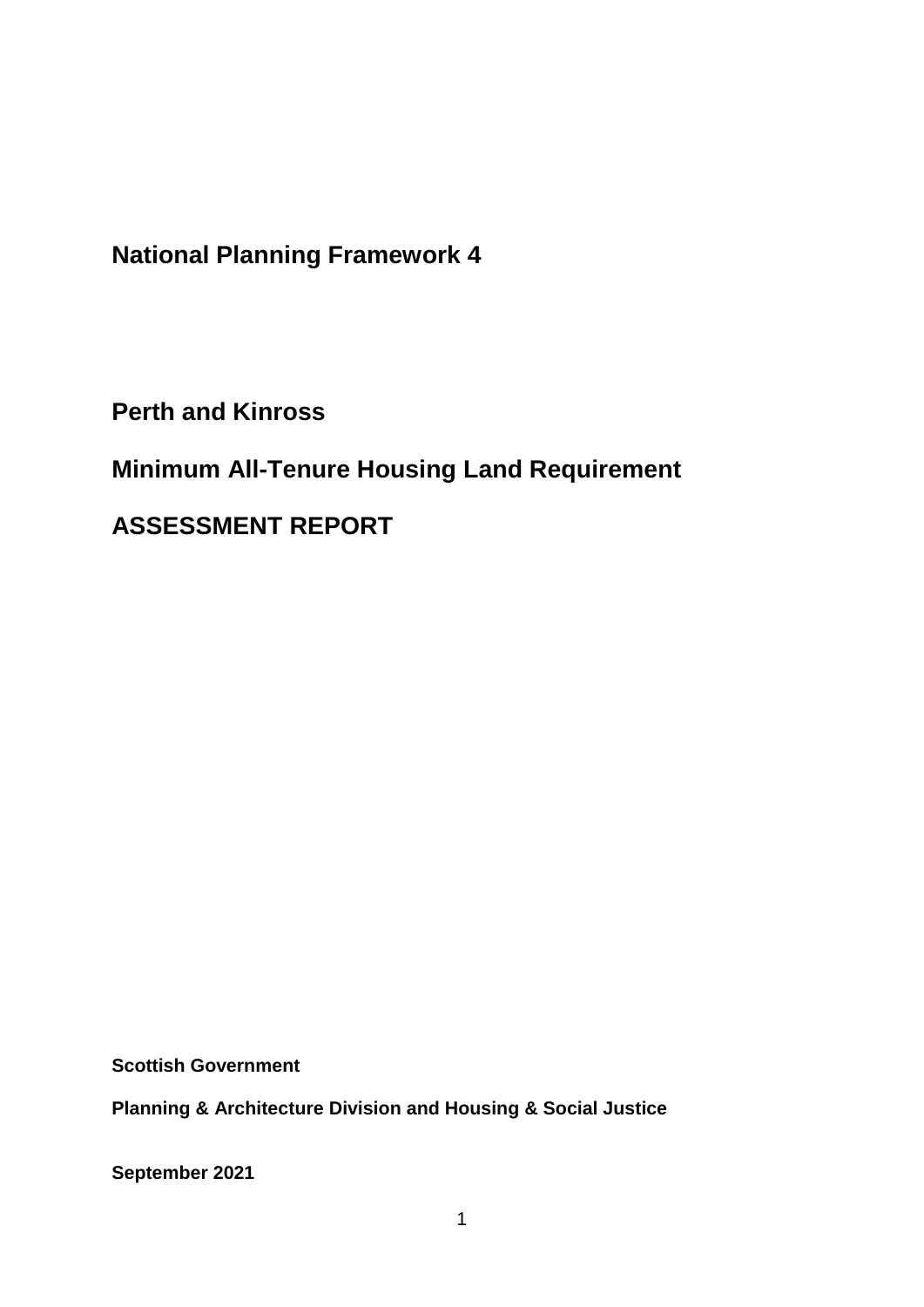## **CORE OUTPUTS ASSESSMENT**

#### **1 Locally Adjusted Estimate**

|                          | <b>Initial</b>  | Locally         |
|--------------------------|-----------------|-----------------|
|                          | <b>Default</b>  | <b>Adjusted</b> |
|                          | <b>Estimate</b> | <b>Estimate</b> |
| <b>Perth and Kinross</b> | 2,650           | 8,500           |

The locally adjusted estimate for Perth and Kinross is primarily driven by the use of household projections that are higher than the National Records of Scotland (NRS) high migration variant.

The locally adjusted estimate (8,500) has been considered against the Scottish Government past housing completions 2010-2019 figure (5,560) and the Council's Housing Land Audit (HLA) completions figure (4,861), The authority note the discrepancy between the two but are that view that for the purposes of this exercise, both are considerably higher than the initial default estimate.

The authority indicate that completions have been steadily rising since 2014, following a period where the financial crisis of the late-2000s impacted significantly. They note they very nearly reached 900 in 2020 (Housing Land Audit - 895 units) and as completions last year would have exceeded the annualised figure of 850, it is considered to demonstrate that that locally adjusted estimate is ambitious yet achievable.

The authority highlight that that initial results from the 2021 HLA survey show a healthy number of completions for the 2021/21 period on sites of 5 or more units. They consider that based on house building activity seen during the 2021 survey, future completions are likely to increase in line with those programmed in the 2020 HLA, at a rate of approximately 800 per year in the medium term.

PKC consider that a MATHLR which is significantly below what has been delivered even in the past three years runs the risk of a serious under supply of housing land for the next Local Development Plan.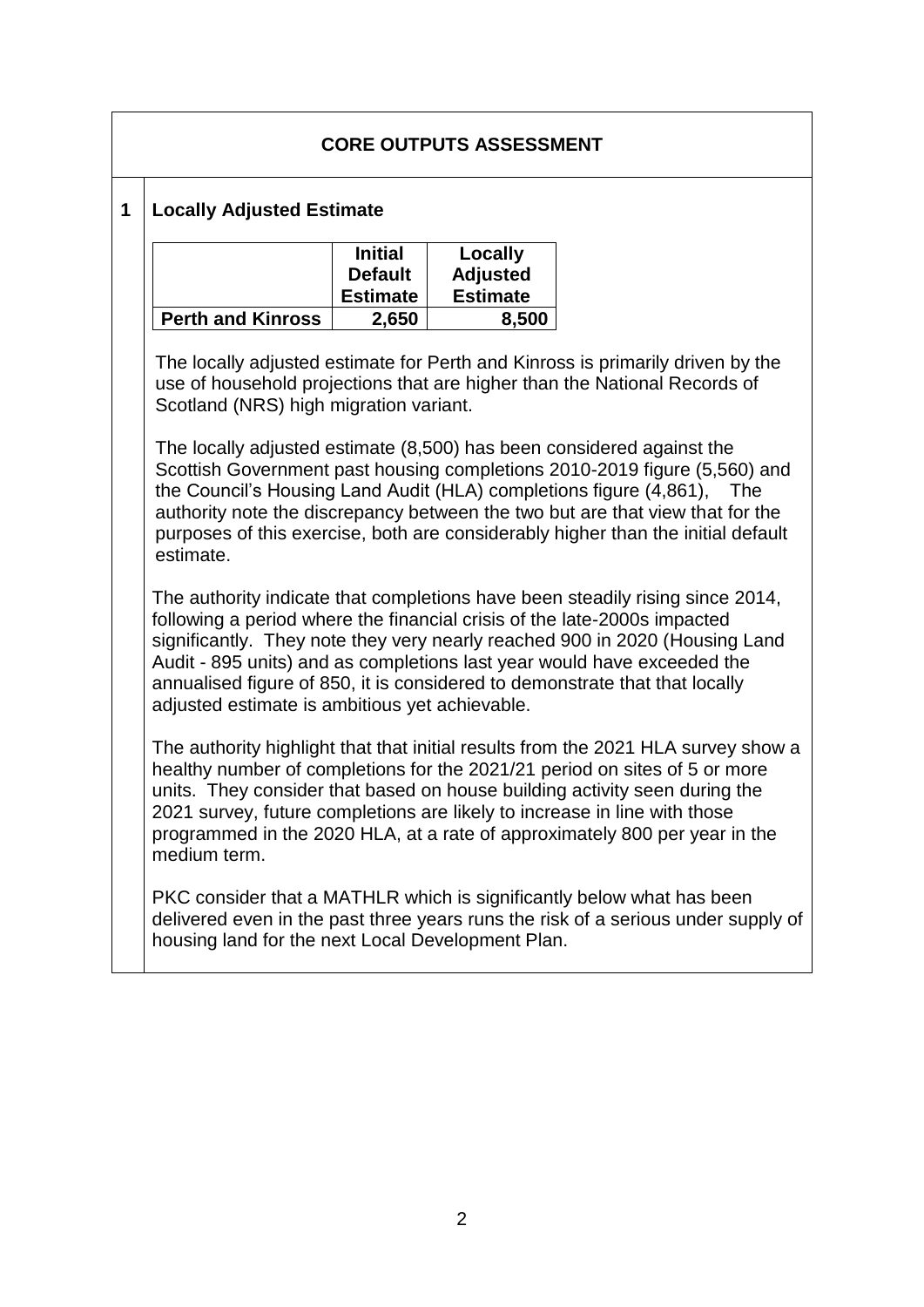## **2 Household Projections (Newly-Forming Households)**

The Council have proposed an alternative household projection. The authority have clarified in an updated submission that the in-house projections are based on a gradual increase to 5% by 2029 and on to 2037, which results in a figure higher than the high migration variant. The projections are set out in the Annex to their updated submission and a revised calculator has been provided.

The authority highlight that National Records of Scotland (NRS) population and household projections for the area have been projecting a fall in the growth rate – from 9% in 2021 based figures to 1% in 2018 based figures for population and from 11% in 2012 based figures to 5% in 2018 based figures for households. They note concern that even the NRS 2018-based high migration variant will not satisfy demand. An alternative, in-house migration projection has therefore been used to more closely reflect the rate of past completions which have been strong in the area. The authority also note that the birth rate has continued to fall, and the impact of Brexit and the pandemic on migration are still to be understood.

#### **Household Projection: Default Compared to Adjusted Estimates**

|                          | <b>Default</b> | <b>Adjusted</b> |
|--------------------------|----------------|-----------------|
| <b>Perth and Kinross</b> | añn            | 5.200           |

## **3 Existing Housing Need**

#### **Existing Housing Need: Default Compared to Adjusted Estimates**

|                          | <b>Default</b> | <b>Adjusted</b> |
|--------------------------|----------------|-----------------|
| <b>Perth and Kinross</b> | 100            | 350             |

The TAYplan authorities invited Arniel Johnston to assist in their next Housing Need and Demand Assessment (HNDA) including alternative existing housing need estimates. The estimates were produced using a household survey carried out online and by telephone with around 2,100 interviews being undertaken. The methodology used took account of the need to avoid double counting and to ensure the sample is statistically robust.

The proposed existing housing need figures are derived from five elements:

- homeless households and those in temporary accommodation
- households under threat of eviction/ repossession
- concealed and overcrowded households
- waiting list information related to those requiring Specialist Housing
- poor quality housing (Below Tolerable Standard)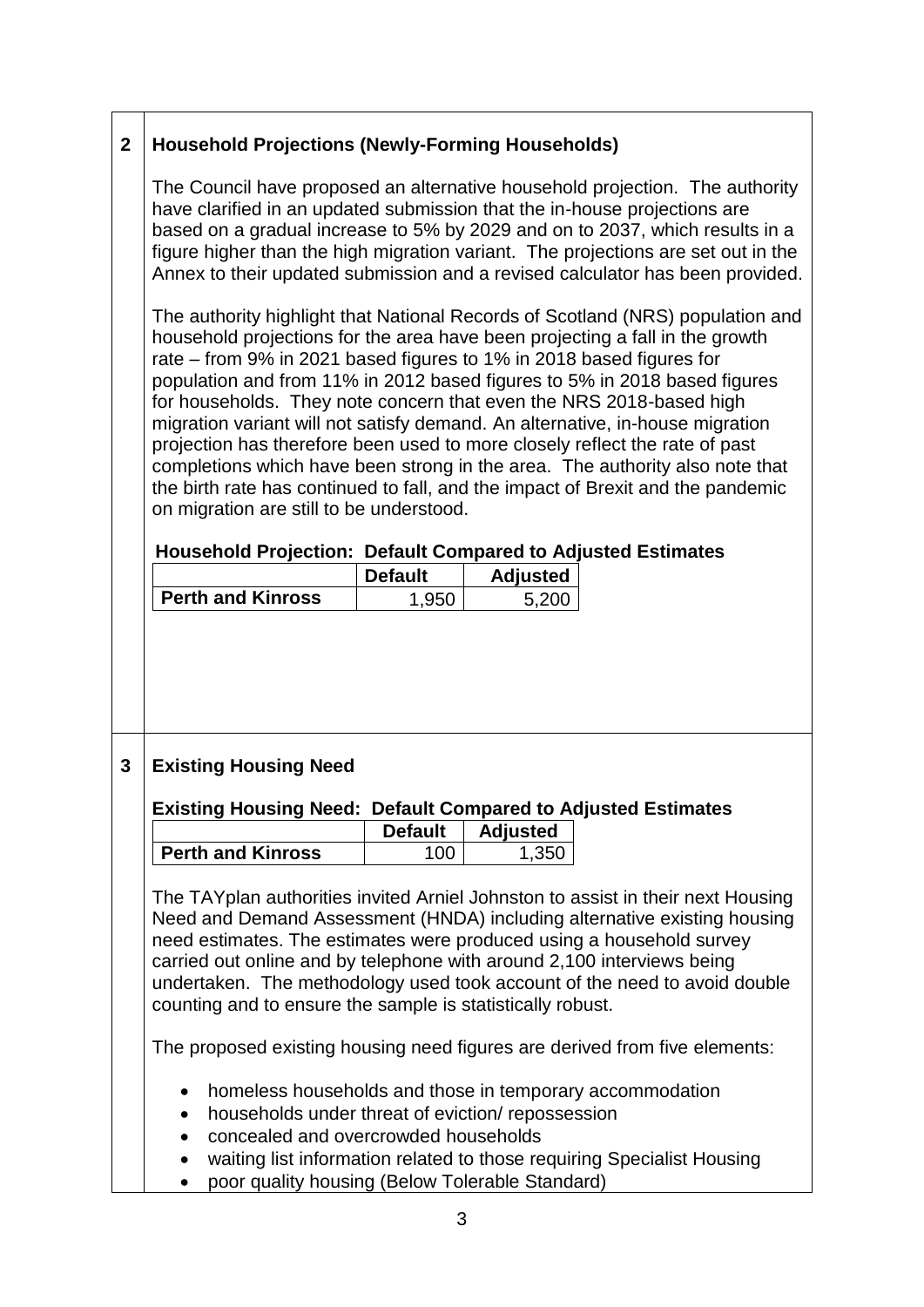The use of these element results in existing housing need estimates that are substantially higher than the default figures.

#### **4 Flexibility Allowance**

Perth and Kinross use the default flexibility allowance of 30%.

## **CORE PROCESSES ASSESSMENT**

#### **1 Using the Response Template and Excel Calculator**

The Response Template has been used to make the case for change, word limits are not exceeded and its completion is correct. A copy of the adjusted Excel Calculator has been provided.

#### **2 Housing Market Partnership and Stakeholders Involvement**

A combined HMP and stakeholder on-line workshop was undertaken. It was attended by Perth and Kinross Council, Caledonia Housing Association, Hillcrest Housing Association, Allanwater Homes, Persimmon Homes, Ogilvie Homes, Stewart Milne Homes, Barratt Homes, Scotia Homes, Discovery Homes, Richard Street Ltd, Robertson Construction and Nastech Construction.

There was unanimous agreement on the locally adjusted estimate with the arguments for this including:

- The existing housing need figure was too low and the methodology to arrive at the adjusted figure is robust and credible.
- 1,270 affordable housing completions through 2021-26 SHIP projects which is half the initial default estimate.
- Meeting the P&K share of the national affordable housing target will be 2,763 which is higher than the initial default estimate.
- PKC's housing supply target is currently 900 per annum so much closer to the locally adjusted estimate.
- The Tay Cities deal will see key projects bringing additional benefits such as employment and housing land to the P&K area, with 9,200 housing units projected to 2035.
- PKC is supportive of growth and believes the adjusted estimate is achievable given current demand, reasonable population growth and historic completions.
- The P&K area attracts inward migration than is experienced elsewhere in the country.